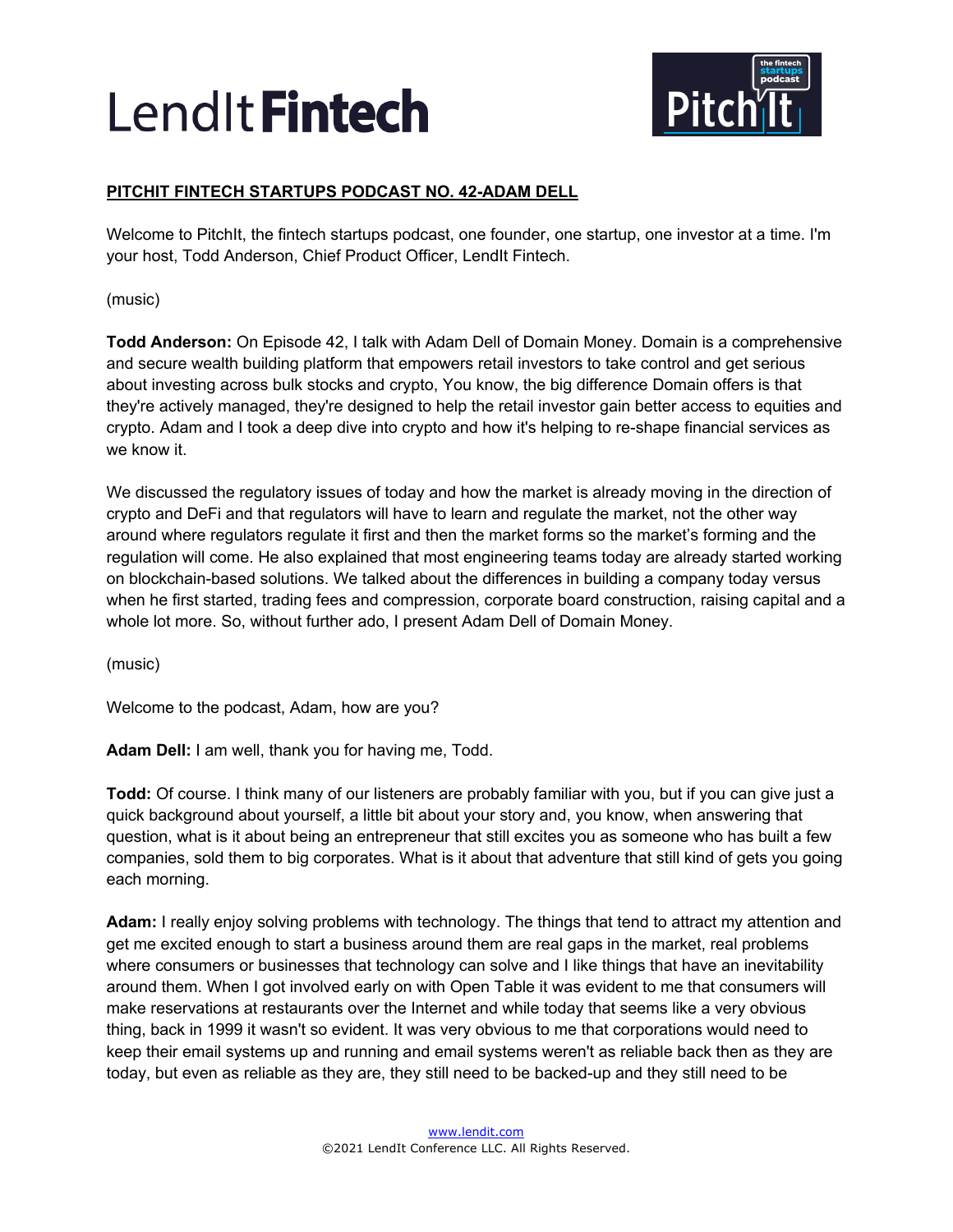

redundant. And so, it was obvious to me that that that was something that needed to be fixed and so I started a company around solving that problem.

Clarity Money which was a company I started in 19...., sorry, in 2017, dated myself a little bit, 2017, it was very clear to me that Mint and the other personal financial management tools out there were not doing a great job of helping consumers solve their personal financial management issues. It did a really good job of giving you dashboard about your cash, but it didn't do a very good job of giving you a button to press to improve something about your financial future, put some money away to save, cancel some subscriptions, improve your credit score, that was obvious to me that that was a problem that needed to be fixed.

So, to give you a little bit of background on my journey, I got into financial services in 2017 with Clarity Money, after about a year, we were acquired by Goldman Sachs, we had acquired, you know, over a million customers. I spent three years at Goldman where I was a partner at the firm and had a product at Marcus which is their consumer-facing bank, really had a great experience at Goldman, enjoyed my time there to work on a lot of exciting projects and lead the product development efforts around Marcus Invest, Marcus Savings, Marcus Checking, our team worked on the Apple Card and so it was a really interesting time there and that journey really led me to Domain Money.

If you really look inside the bowels of our financial system, what you find is a very archaic old system, there are roughly a hundred automated clearing house networks for ACH networks around the globe, on average it takes two days and costs \$2 to consummate an ACH transaction. A typical ACH transaction is you go to the grocery store, you swipe your credit card, you buy your milk and eggs. That may seem instant and simple to you, but on the backend a lot of different parties and a lot of (inaudible) involved and again, it takes two days plus \$2 to complete that transaction roundtrip on average. That struck me as quite unbelievable given the innovations we have had in technology and in large scalable networks and as I started to study core blockchain technologies, it dawned on me that a blockchain network can accomplish the same thing in two seconds for 40th of a penny at a lower energy cost as well.

And so, the inevitability light bulb went off in my head around it's inevitable that we evolve our financial systems to embrace these new technologies, they are faster, cheaper, more secure and more scalable and as I went down the rabbit hole of really understanding blockchains, the thing that most stood out for me was just how profoundly the engineering community had embraced this new innovation and really voted with their fee. If you look for a startup in banking technologies for people working on the plumbing of our financial system, it's really hard to find engineering teams that aren't working on blockchain technologies and that ought to tell you something. And so, that inevitability light bulb again went off for me and led me to my latest adventure which is Domain Money,

**Todd:** If you can tell the audience a little bit about what exactly is Domain and ultimately, who are your target customers.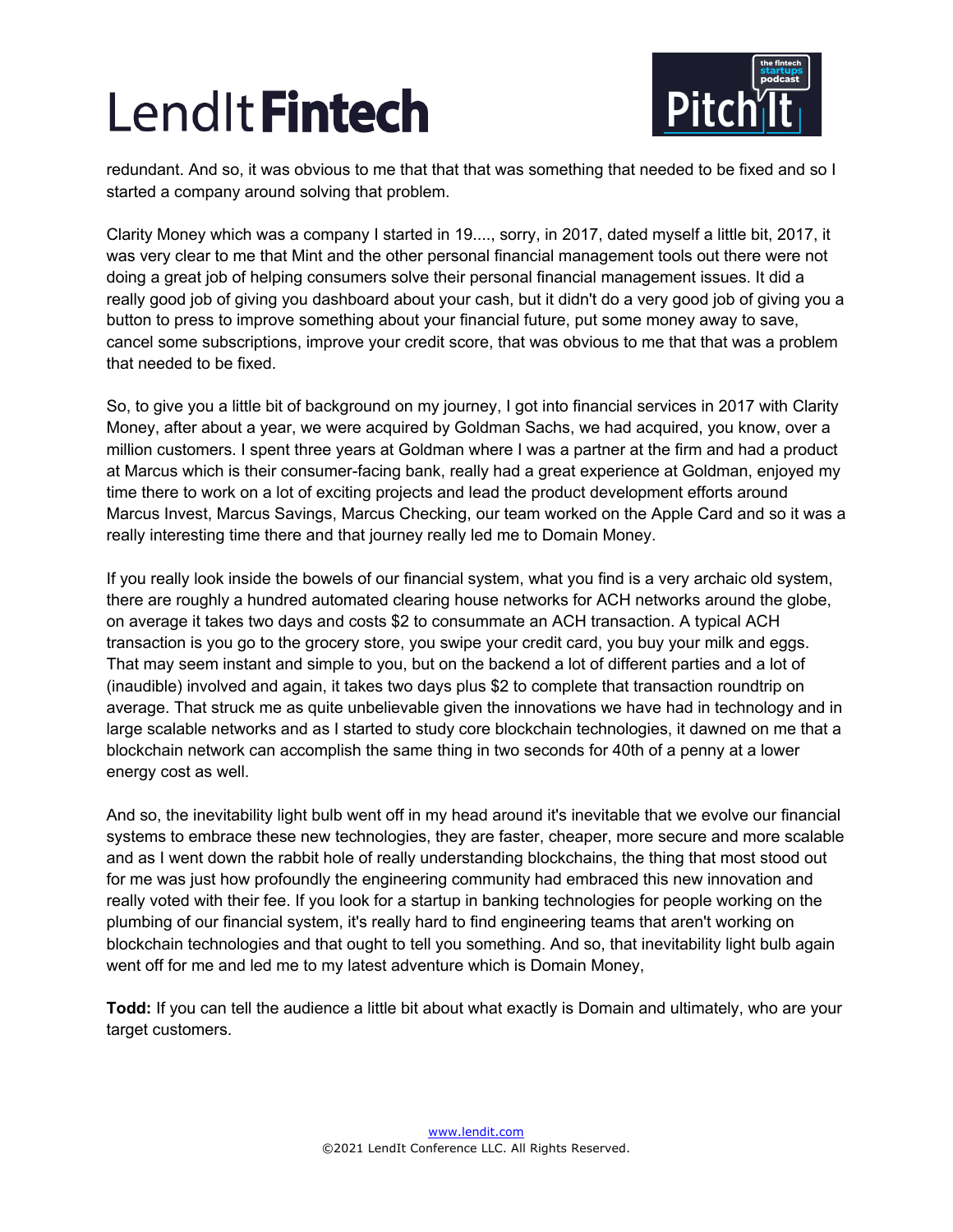

**Adam:** We perceive there to be a real market need for . Investing is hard, there is a lot of market volatility, investors are looking for guidance in investing in a new asset class like crypto and rather than trying to navigate which coin and which verticals are likely to gain dominance, we think investors are interested in a broader, diversified basket of assets that are actively managed by investment teams that are highly knowledgeable in the space and constantly looking after the investors' money on a dayto-day basis trying to ensure the best possible returns.

And so, what Domain Money is is an investment platform for retail investors where you can invest in both stocks and crypto through curated portfolios that include both stocks and crypto as well as somatic portfolios, for example, our domain metaverse strategy which is a play on the infrastructure layer of networks.

**Todd:** So, I saw on your website you had mentioned that you don't want crypto to be a novelty. Do you see that some of the other platforms that have currently been in the market, is it in that sense of that they are treating crypto as a novelty, like there is no actively managed part to it, it's kind of peek and choose your coin, hopefully, you'll get the right coin, maybe I'll make a bunch of money on those for, you know, a few months, but there's no real thought and thoughtfulness put behind it.

**Adam:** You know, we're at a point where serious investors are questioning whether or not digital assets, crypto should be a part of their portfolio. Serious investors now squarely recognize that this asset class is an important one, it's a source of potential outperformance relative to things like the s&p 500 and if they're looking for real yield on their investments crypto ought to be a part of that. Now, the difficulty I see that consumers face is that, you know, going back all the way to Peter Lynch's Invest in What You Know, consumers can touch Amazon, they can touch Johnson & Johnson, they can touch Coca-Cola, it's very difficult for the average retail investor to get into the bowels of touching Ethereum, touching Polygon and really understanding what these underlying technologies are.

And so, that disconnect creates a problem for the retail investor who doesn't have the time or inclination to really go deep down the rabbit hole of what is crypto. The other complicating factor is there's an enormous amount of fad, fear uncertainty now as well as noise in the market by virtue of the social dynamics of the crypto ecosystem which are powerful and very important. However, it's difficult to distinguish something that is a pumped up LEAN coin versus something that's building fundamental value in transaction utility. What I mean by transaction utility is we've really focused on, again, the infrastructure layer of banking. Our expertise is in understanding banking systems, understanding how money flows around the globe either through decentralized exchanges or the pure transfer of money and what we see is an increase in the overall utilization of these blockchain technologies for real financial functions, not speculation, not LEAN coins, but actually consummating a real financial function.

So, let me give you a specific example, decentralized exchanges where consumers are able to lend their money out and earn a yield on that money are growing in importance. From 2018, they've gone from roughly\$5 Billion in total value to \$200 Billion in total value in those networks, that's real dollars being lent into a market and borrowed from a market which is performing a fundamental market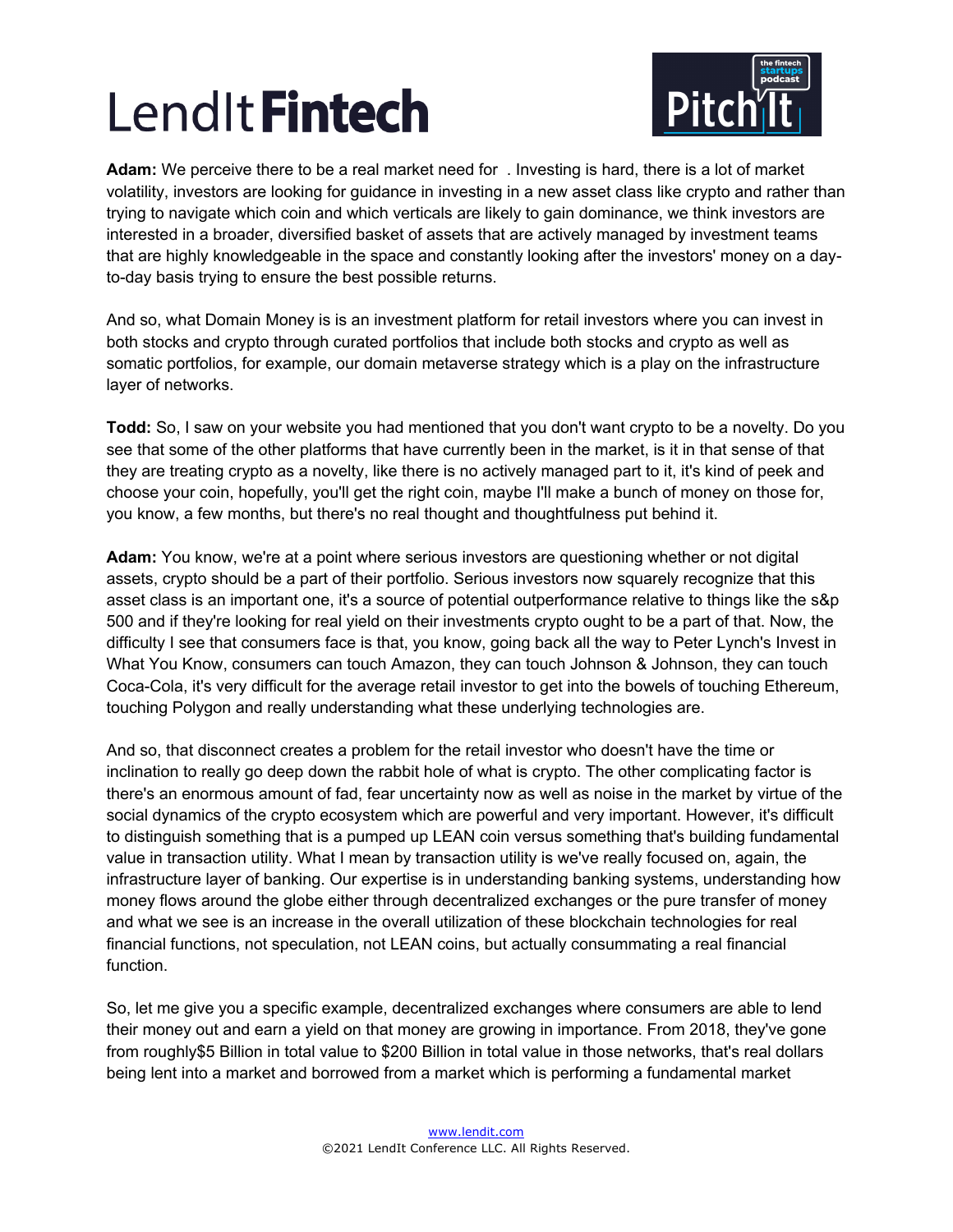

function, a money market, right, which historically has only been accessible by institutional investors. And so, we look at those kinds of fundamental trends around utilization as we think about navigating crypto investment opportunity set.

**Todd:** You know, you mentioned earlier you can't find an engineering team who might not be just playing around with or working around on blockchain in some way and then this week you had the former Innovation Chief at the FDIC resign and had some choice words for what regulators are, at least inside the FDIC are doing, related to they won't get rid of fax machines and you know, they're kind of still stuck in the past and they're thinking alright, we'll just shoehorn banking regulations from the 30's into crypto. How big of a problem is the disconnect between where the engineering teams are versus where the regulators are and does that make even you or any other founder who might be working in this space nervous that either we get left behind or the regulators just don't fully understand this technology.

**Adam:** You know, I'm a student of history and a student of economics, I studied Political Economy in college, I went to law school and there is a maxim that is true today as it was 500 years ago, a thousand years ago which it said, politics follow the economy, it's not the other way around, the economy is marching forward regardless of the politics that follow it. And what's very clear is that the market system of utilizing the newest technology to improve and gain efficiencies is unstoppable and you need not look very far particularly as it relates to China's move to try to clamp down even further on Bitcoin and blockchain technology generally to see that this market continues to march forward regardless. That said, China is making its own investments in digital assets, they just want to do it in a way that is much more regulated and controlled which is very much within China's playbook.

If you look inside the policy discussions and research that's currently being done by the federal government, what you'll see is a very well done research effort and policy discussion around what is the right way for the United States to navigate this emerging technology and embrace it. There is no question that the federal government is over time going to issue digital dollars, there's no question that over time the federal government is going to find ways to regulate this industry and we, as a company, welcome that because we think it's an important step in bringing this market and this technology to mainstream.

Now, will it take longer than some light, absolutely, will it tamp down some of the more speculative behavior in this market, absolutely, is that a long term good thing for the consumer, absolutely. We endeavor to have a seat in the table in helping frame those discussions around the utility of things like DeFi marketplaces, the utility of things like what changes and alternatives to ACH networks, the utility of having a distributed ledger that is more secure and more reliable and more scalable and more global than existing ACH networks. We welcome all that and hope that it comes sooner than later, but recognize that it will take time.

**Todd:** The retail investor and retail investment into the market, at times in past they've come in and they've left, it feels as if this time it's different. Is that your view that the retail investor is, you know, more apt to be involved in the market long term and maybe crypto is part of that equation that is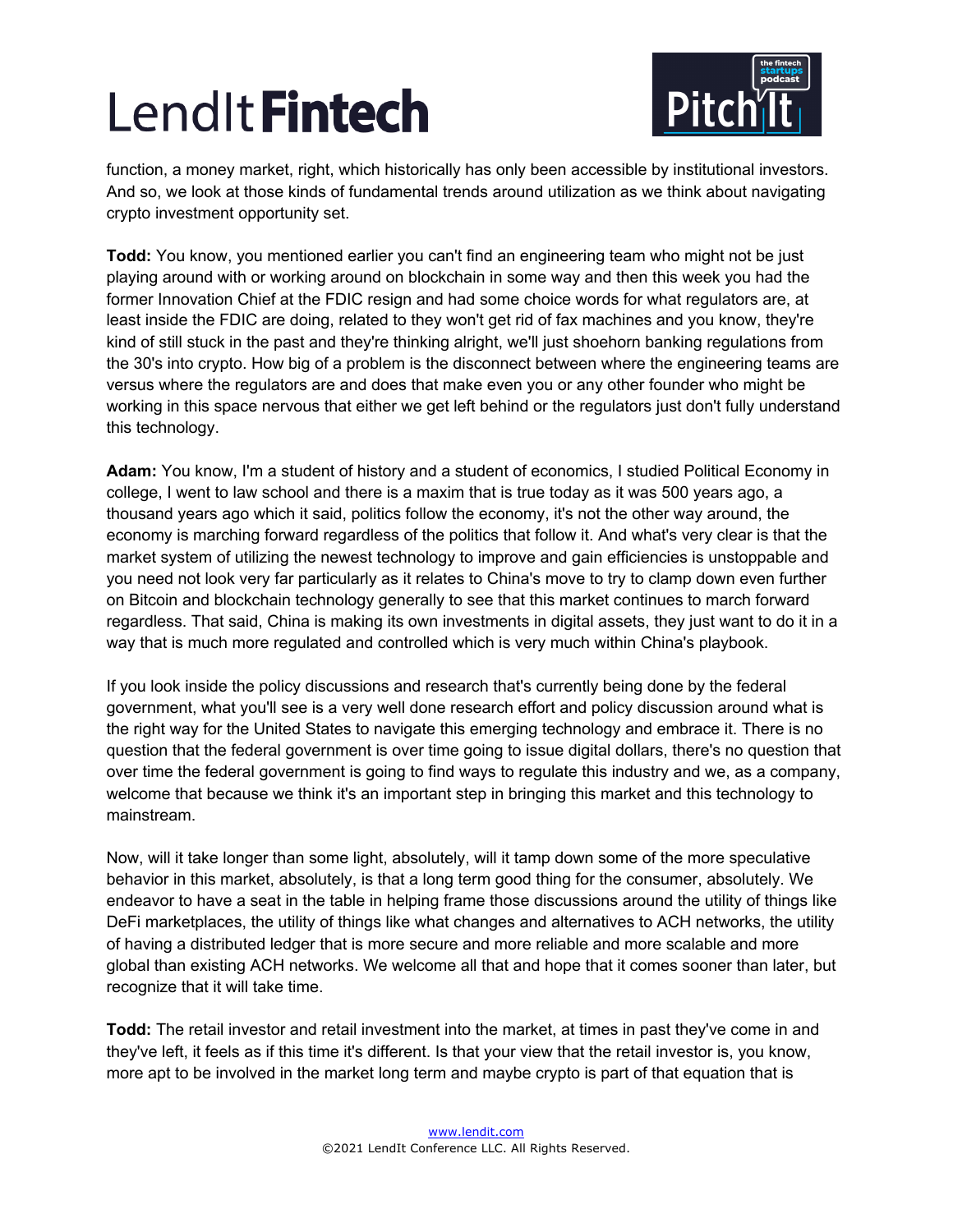

helping that. A second question is fees obviously on the equities and stock side have come to zero, do you see that same trend happening in the crypto space?

**Adam:** Well, the only thing different about people saying this time it's different is that this time isn't different (laughs). There's no denying that there are times when consumer, retail investing trends go up and there are times when they go down and you can chart them very clearly to polar bear markets as free cash in the ecosystem in the form of stimulus, you've seen a lot of that activity in the last few years. Trying to time the market is a bad endeavor, I think dollar cost averaging and having a long term investment thesis is knowing where to go and to have a thesis that is predicated on fundamental economic value rather than any kind of particular momentum or excitement around a particular asset. You've got to look at the underlying trends and at Domain Money we're very focused on those underlying trends, again, utilization and real market value, real commercial value.

I'll give you the statistics, Visa has a very large transaction network, right, they did ten trillion in transaction volume last year alone across their entire network globally. Ethereum did eleven trillion in transaction volumes alone and so if you think about how long Visa has been in existence, the utility of that network and how quickly Ethereum has passed it, it doesn't take long to figure out that the true utility of these underlying technologies is very real. And so, we look at those kinds of trends and those metrics rather than any particular swing in the market on a given bench. To your question about transaction fees, there's no question that repression will happen around trading fees, we thing that's a good thing for the consumer and will in (inaudible) with that, you know, as the market evolves.

**Todd:** And so as one who's built a number of different companies and, you know, has ultimately sold or those companies have been acquired to large corporates, you mentioned you worked at Goldman for a few years in the Marcus Unit, in the Marcus products, you know, do you ever see large corporates ever being able to build or at least speed up their innovation to compete with how fast startups can build and I know startups are leaner, but blockchain's moving at the speed of light, you just mentioned the statistic with Visa and Ethereum, don't corporates have to get faster in their innovation?

**Adam:** Yes is the answer to your question, they typically do that through acquisition. I am impressed with Goldman Sachs, I often thought of large incumbent financial institutions as quite slow moving sort of reliant on their older business models that weighed them down, Goldman in particular with no legacy consumer business or retail business to speak of was able to really create a blank slate and create space for entrepreneurs and innovation to come in and really move quite quickly. If you look at the progress Marcus as a business unit has made in its short life as a company inside Goldman, there's no denying that the revenue ramp and the scale of that business is enormous value creation in a very short period of time which is very unique for a large company, particularly one as large as Goldman Sachs.

I credit David Solomon and the Executive Team for creating that space and giving room for entrepreneurs to execute at a faster pace than is typical. That said, I think that's a relatively unique situation in that Goldman doesn't have a consumer business to cannibalize or to create margin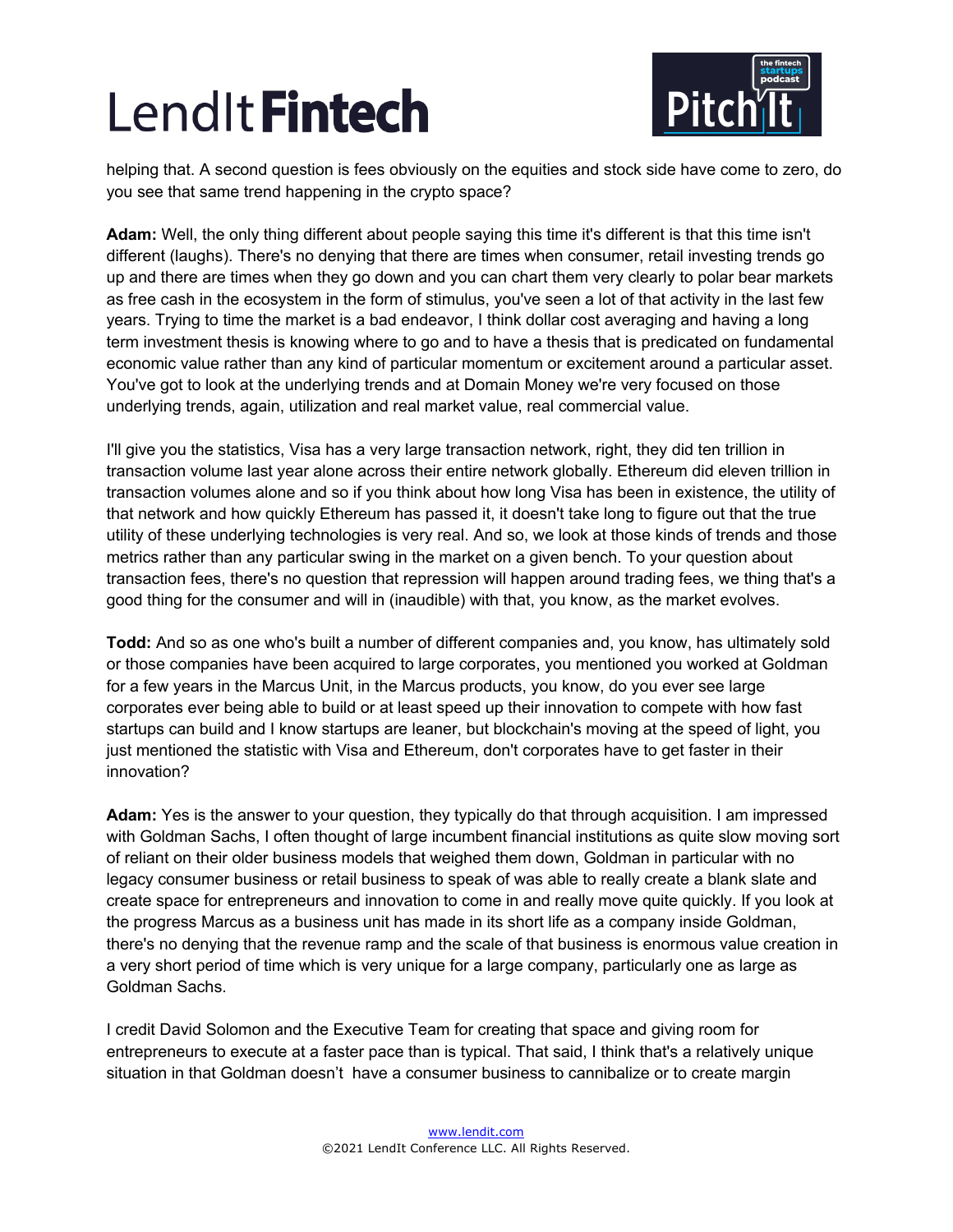

pressure and conflict around it's an entirely wide space that is unique for a large consumer facing brand and so they typically, as I said, solved that problem through acquisition.

There's no question that, particularly as it relates to blockchain technologies, the large financial incumbents have wrapped their arms around newer innovative companies either through partnership of investment to make sure they have a seat at the table to see how things progress and Domain Money is no different. We have a strategic partnership with MasterCard where we're part of their startup program where we have a number of discussions with their leadership and showcase our wares to their broader teams that they are familiar with and understand, you know, where our company that's as fast moving as Domain Money is headed.

**Todd:** What's the biggest lesson you've learned about Domain since you've launched the company?

**Adam:** The company is less than a year old, it doesn't feel that way because I left Goldman, about 30 of my former colleagues at Goldman Sachs decided to join me in this endeavor, I'm pretty honored and humbled that so many of my colleagues joined me on this adventure. And so, we have been working together for a number of years as a group so there's a cohesiveness to our team and our ability to execute that's kind of unique for a startup as young as we are.

I would say that the thing that I've learned the most is just how quickly you can execute if you have a clear focus on what you're trying to get done and you have the right people and the right resources in place to make that happen. We've gone from a standing start in June of last year to a revenue generating company with thousands of customers basically, you know, in about eight months, just very excited about what we're doing as a team and how quickly we can move.

**Todd:** You mentioned the team, how big us the team today, you mentioned 30 of your colleagues came with you, what does the team look like, the make up of the team and tell us a little bit more about those around you.

**Adam:** Very proud and pleased with the caliber talent we have around the table so we're about 45 people today. Our Head of Content was the Head of Content at CP Alpha, our Head of Design was the Head of Design at Marcus, our Head of Engineering was the Head of Engineering at Marcus Digital Storefront, our COO was the Head of the Crypto Business at SoFi, our Investment Team comes from Bridgewater, Goldman and Morgan Stanley, our Head of Trade Offs was the Global Head of Trade Offs for Cantor Fitzgerald, our Chief Compliance Officer was at Coinbase and before that Togome.

We've put together an exceptional group of people who all see the vision that I see which is there is very clearly a space for a premium competitively priced, actively managed strategy provider in the market. Investors want that, they don't understand all of the nuances of crypto, they don't understand how quickly it moves and they want to have access to the investment categories and they want to do it in an intelligent way. And so, the intelligent way to do it is to diversify strategy that's actively managed and focused on four fundamental value creation rather than try to kick the next mean point.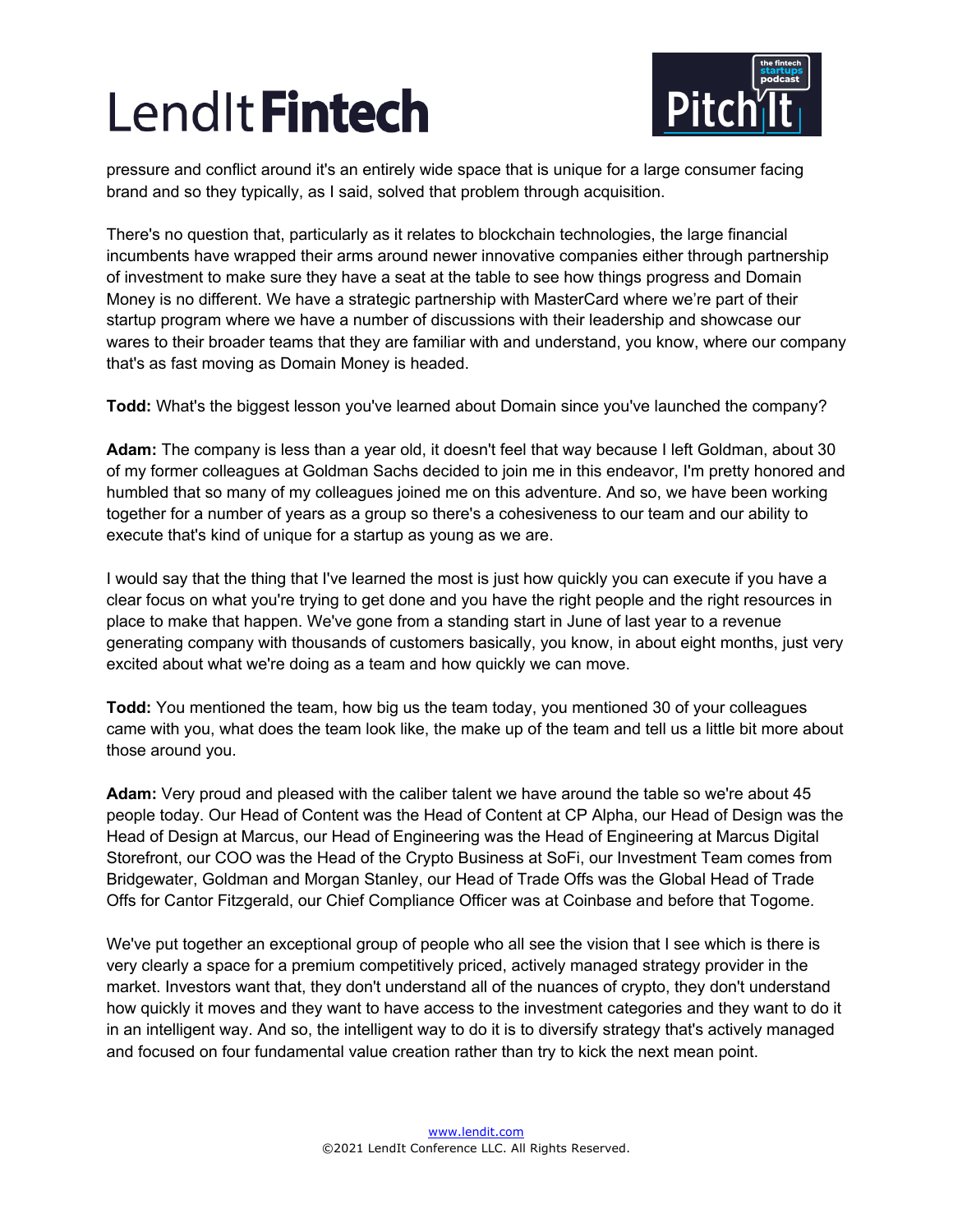

**Todd:** You just mentioned the team around you and it sounds like, from my point of view in the outside, like an all-star cast. I'm curious to hear, back to one of your first ventures, how different that dynamic is of the team that's built and is with you today versus early on where you were probably more obviously younger and just getting going as an entrepreneur, how different that dynamic is.

Adam: Great teams create great outcomes, there's no other formula. Yes, recruiting is much simpler and easier exercise today. I do most of recruiting myself, I don't really use recruiters, I go on LinkedIn. I'm looking for a product manager with five years of experience that's come out of companies like Stripe, Square, they understand credit markets, they understand consumer, credit cards, boom, very easy to target that individual on LinkedIn.

I send them a note, I introduce myself, I explain what we're doing and set up a Zoom and we kind of go from there. Recruiting is much simpler today than it was when I was starting out, a fair and accurate insight that you've identified. There's no substitute for having a great team around you, it just makes all the difference and so very, very happy with our team and excited about what we could do together.

**Todd:** If another founder were to listen to the episode and obviously we get many that do, what advice would you offer them as someone who started companies and obviously has had success with companies, any particular piece of advice that you think they would find useful if they're just starting out.

**Adam:** Oh, there's a couple of things I'd say and there's several cannons of deep thinking that have been codified for folks who are interested in advice. One of my favorite things is a line from Bill Gurley from Benchmark Capital, startups still fail for lack in ambition, they fail for lack of focus and so having a very specific focus. What is the specific problem you are solving and how do you communicate that solution to the end customer in a way that in less than five seconds they can get it. Particularly as it relates to consumer, if you don't have that and you can't articulate it, you're in a lot of trouble.

The second thing I would say goes back to our earlier comment around team. You have to have a group of people around you who are committed, who are capable and who understand what it is that you're trying to do with precision, not some vague notion of here's people we want to go get, but precisely who you're trying to target and precisely what problem you're trying to solve for them. The third thing I would say is capital, if you don't have capital, you cannot execute in a market effectively. Financial services, in particular, are so competitive, there are so many dollars flying around that if you don't have access to capital, you're just at a competitive disadvantage which is not something that you can have when you're trying.

**Todd:** To pick up a your last point, you mentioned capital, do founders sometimes find themselves in trouble if they are too eager to take capital without understanding what that capital investment might mean from that particular person and are they focused enough on building the right board that they put the people around them for their company versus hey, this is a big name, I'm just going to put him on the board, whatever things I have to give up, I'm going to give up versus this is my company, my vision, my founders' vision, this is what the board should be.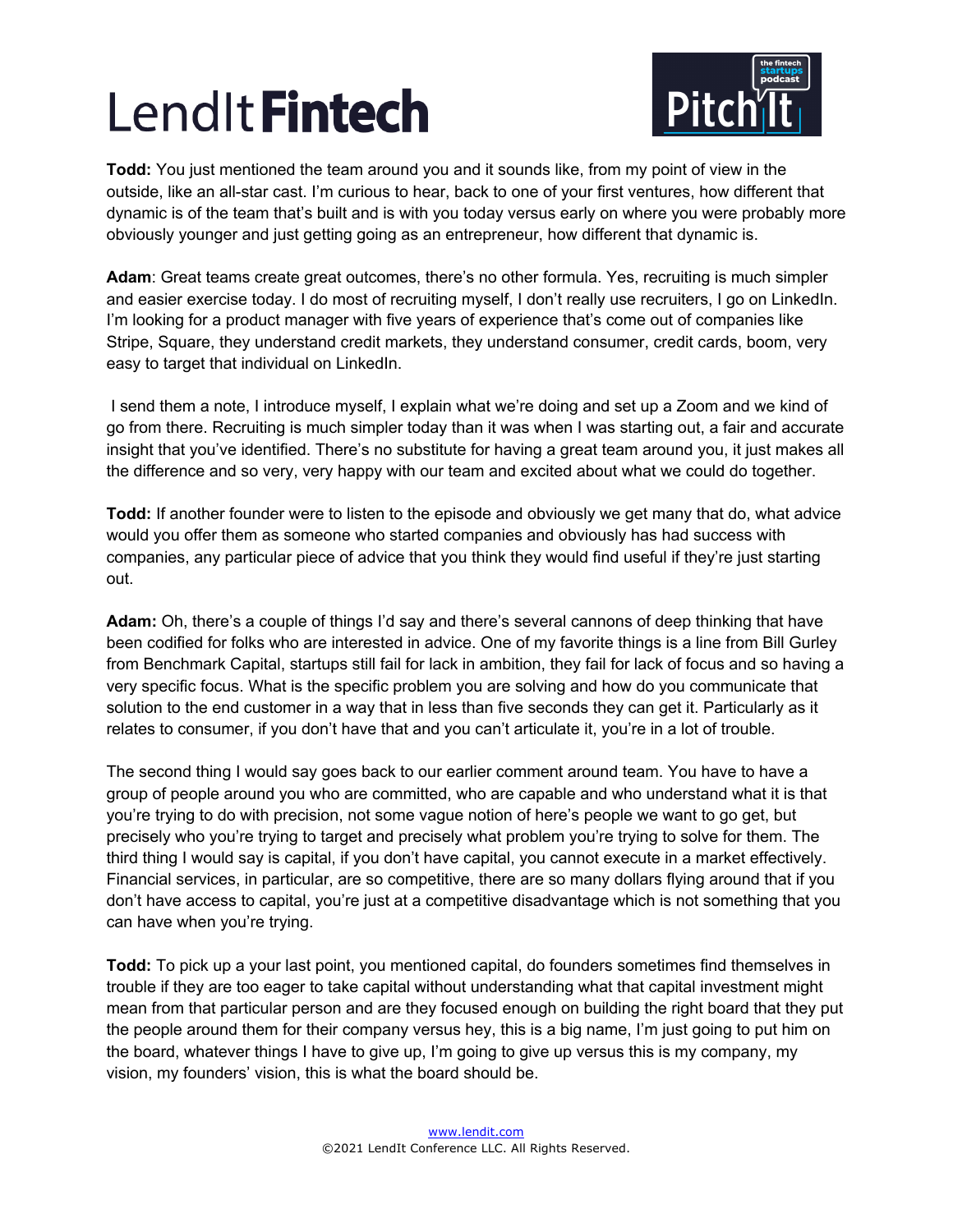

**Adam:** Having the right capital partners really matters, brand recognition helps, but it only helps insofar as it results in that individual who's on your board understanding the business that you are going after and can help you navigate that. You know, one of the ethos at our company is that I don't care where the right answer comes from, I just want to find the right answer to each problem we face, whether it's technical, operational, marketing, customer service, partnerships, what is the right answer and how to find that answer and so we've done a pretty good job, I think, of building a cadre of resources around the company.

Now, Ferguson, Buber Institution, Michael Errington, Joe Kwon from Terra, folks who are deep in the blockchain and crypto ecosystem as well as folks who come from the more traditional side of the equation, one of our investors is Elisha Wiesel who's the former CIO of Goldman Sachs, we have a number of traditional financial services folks who helped us think broadly about both traditional equities, traditional banking, crypto, blockchain and how to do portfolio constructions. We've really, you know, put together the right folks for our problem sets. And so, to your question, you know, investors who bring Domain understanding, sorry for the pun, (Todd laughs) and are ready to help are really what you're looking for, just the dollars and the brand name don't really do much.

**Todd:** We have just a couple of minutes left and I'd like to end a little bit lighter with some fun. Do you have a favorite book and the last book that you read.

**Adam:** Well, I have many favorite books, it's hard to kind of narrow it down. One of my favorite books is "Seeking Wisdom" by Peter Bevelin, he followed Charlie Munger and Warren Buffet around for basically four years and he created a framework to explain their thinking process and you really systematize that process into a set of decision criteria that's really all distilled down into probabilistic decision making. And, I really love seeking wisdom because it takes some of the ancient Roman traditions, it takes some of the best of the homespun, you know, Warren Buffet, a down home simplistic thinking and weaves those together in a very clear explanation of probabilistic decision making which is how I try to do everything.

need to remove emotion, you need to look at the data and you need to make decisions based on probabilities and if you do that over time, you'll just, by a little bit, improve your odds of success and that may be just enough to help you achieve a better outcome than your competitors and if you keep doing that over time, it has compounding effects.

The last book I read is a book that isn't particularly liked, but it's called "The Calling of the American Mind," it's really about the impact of social media and helicopter parenting and the over programming of our children and it's impact on their emotional development and well being. You know, I'm a big believer that kids need to fully demonstrate their needs because they need to learn how to balance themselves and they need to understand the repercussions of taking that risk that led to that scraped knee and that pattern recognition needs to develop over time. We entered a world where, you know, kids are so cuddled in an eco-chamber of social media that only amplifies their insecurities and that's a bad formula, not a liked topic, but something that all parents I think can empathize with. I, myself,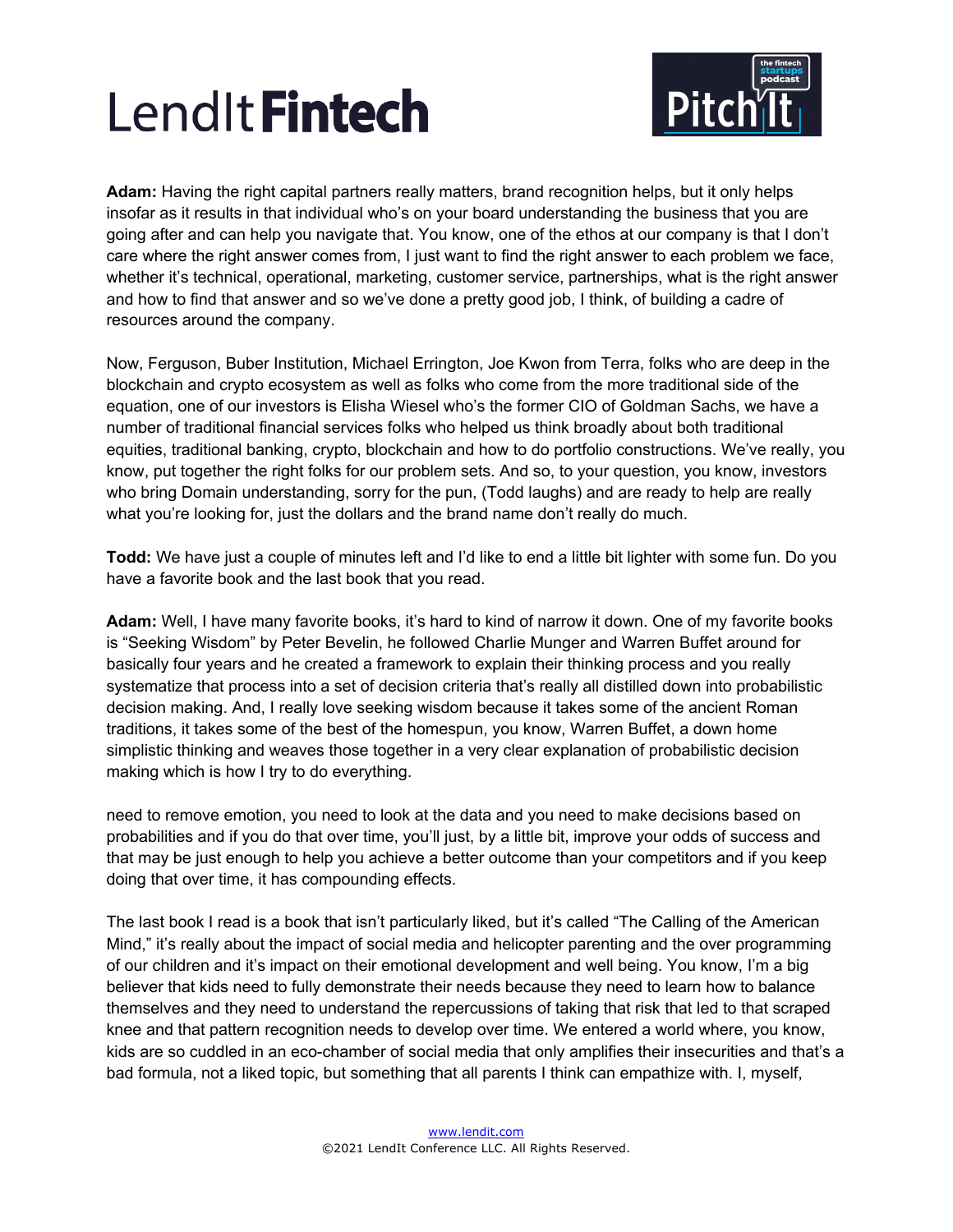

struggle with trying to figure out how to best provide a healthy emotional environment for my daughter while ensuring she's not isolated from the world which is on her phone.

**Todd:** Yeah. Do you have a favorite sport or sports teams that you root for?

**Adam:** I play tennis a lot, I'm a little unique in that I'm not a huge sports fan follower. I think the last team I followed closely was the Houston Oilers where Bum Phillips was the coach and Earl Campbell was the running back (Todd laughs), that sort of explains how long it's been since I have actively followed sports. I tend to enjoy playing more than watching.

**Todd:** I've done about 45 episodes now and only about one of them follows typical sports. Founders tend to be a little different, they either play sports or they watch something that's a little bit off the mainstream.

And then last question is biggest inspiration in life?

**Adam:** Well, I've been very fortunate to have a very successful brother who inspired me enormously, he expanded the aperture of my thinking about what was possible. I think when I was a younger person my aspirations were, you know, maybe I could become an orthodontist or a lawyer and while those were certainly meaningful and interesting endeavors, you know, Michael sort of opened my eyes to the entrepreneurial opportunity and expanded my horizons dramatically and so he is a great source of inspiration and I'm very lucky to have a brother like him.

**Todd:** Adam, I greatly appreciate your spending a few minutes with me. How can the listeners find Domain?

**Adam:** You can go to the Apps Store and download Domain Money there, we'll have our android and web solution out soon, but the best place is the IOS Apps Store.

**Todd:** Alright, thank you very much, Adam, I wish you and the team continued success, hopefully, we'll get you sometime back in the future.

**Adam:** Thanks for having me, take care.

**Todd:** Thank you

(music)